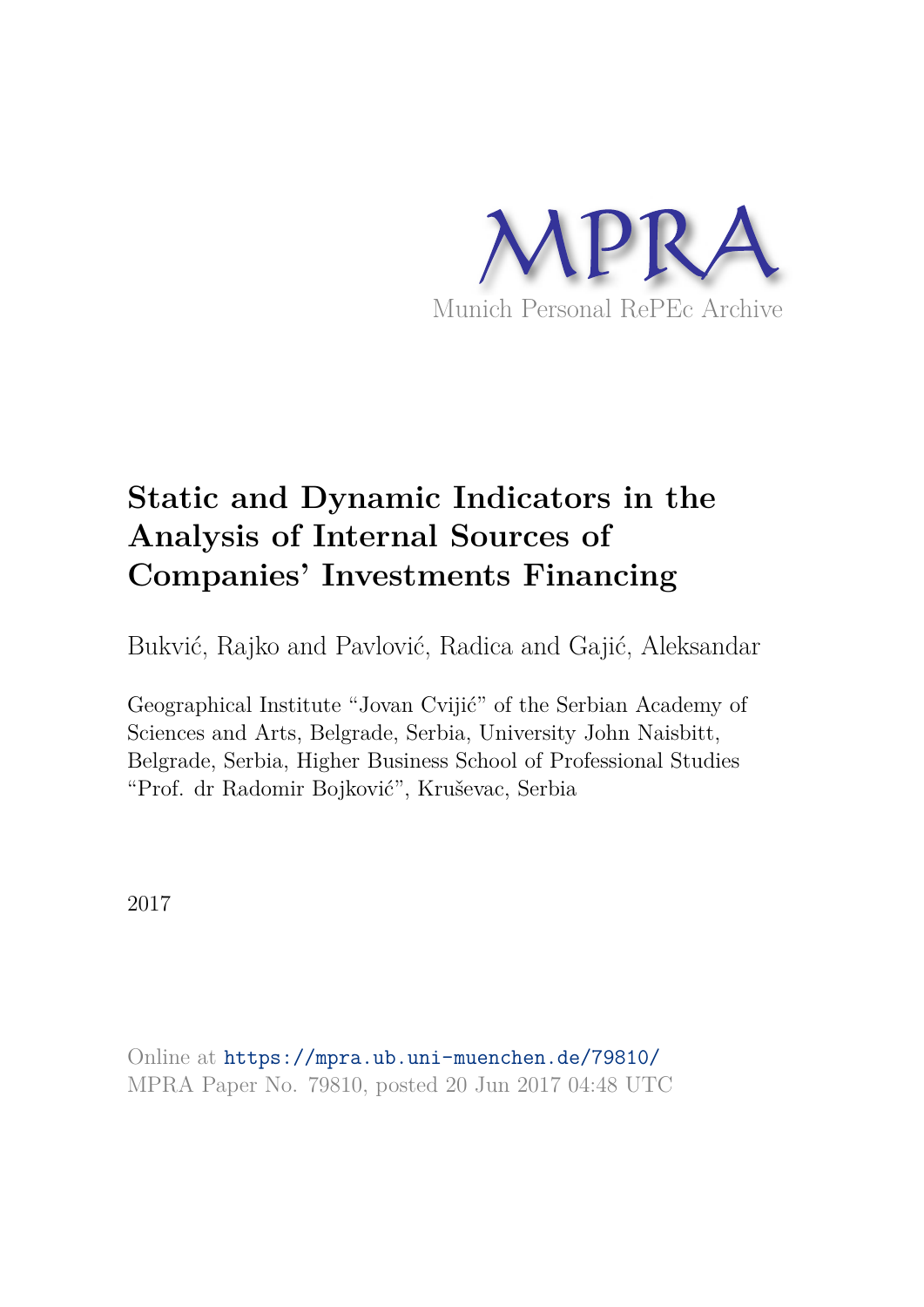# Static and Dynamic Indicators in the Analysis of Internal Sources of Companies' Investments Financing[∗](#page-1-0)

Rajko M. Bukvić

Geographical Institute "Jovan Cvijić" of the Serbian Academy of Sciences and Arts, Belgrade, Serbia Nizhny Novgorod State University of Engineering and Economics, Knyaginino, Russia Radica Ž. Pavlović University John Naisbitt, Belgrade, Serbia Aleksandar M. Gajić

Higher Business School of Professional Studies "Prof. dr Radomir Bojković", Kruševac, Serbia

The Republic of Serbia is characterized by an unsatisfactory macroeconomic environment. Under the conditions of an evident shortage of liquid assets, the financial capital has moved from real to the financial sector, which led companies to over-indebtedness and shutdown of their own capacities. Therefore, capital investments largely depend on internal financing sources and the ability of companies to internally generate funds for investments. In this regard, an emphasis is placed on the difference in the assessment of the company's investment capacity based on internal financing sources, which are measured using static and dynamic indicators in order to prove the necessity of applying dynamic coefficients, which are unfortunately not present in our domestic practice. The paper examines and proves the advantages of the use of the dynamic approach for such analyses using the example of energy sector, which is one of the most important branches in Serbian economy.

*Keywords:* dynamic and static coefficients, dynamic analysis, investments, financing, sources, dispersion analysis

## **Introduction**

The economy of Serbia collapsed in the transition process. The industry is devastated, the GDP equals to two thirds of its value at the end of the 1980s, the equipment and technologies are depreciated and generally old and non-adequate, some markets have been lost after the collapse of the former SFR Yugoslavia etc.<sup>[1](#page-1-1)</sup> The positioning of Serbian enterprises in both old and new, emerging markets is difficult and slow, while companies do business in unsatisfactory macroeconomic environment (with a high degree of illiquidity, high inflation rate, rising unemployment, decline in the level of capacity utilization, followed by the process of

l

<span id="page-1-0"></span><sup>∗</sup> The first version of this paper (Pavlović, Bukvić, & Gajić, 2016) is presented at *the SIM 2015*/*13th International Symposium in Management: Management During and After the Economic Crisis*, October 9-10, 2015, Universitatea Politehnica din Timişoara, Timişoara, Romania, and published in *Procedia–Social and Behavioral Sciences*, also posted at https://mpra.ub.uni-muenchen.de/72216/1/MPRA\_paper\_72216.pdf.

Rajko M. Bukvić, Principal Research Fellow, Head of Department, The Regional Geography Department, Geographical Institute "Jovan Cvijić" of the Serbian Academy of Sciences and Arts; Honorary Professor, Nizhny Novgorod State University of Engineering and Economics. Email: bukvicrajko@gmail.com.

Radica Ž. Pavlović, Assistant Professor, Faculty of Management, Zaječar, University John Naisbitt.

Aleksandar M. Gajić, Assistant Professor, Higher Business School of Professional Studies "Prof. dr Radomir Bojković".

<span id="page-1-1"></span><sup>&</sup>lt;sup>1</sup> See detailed analysis in Bukvić (2013).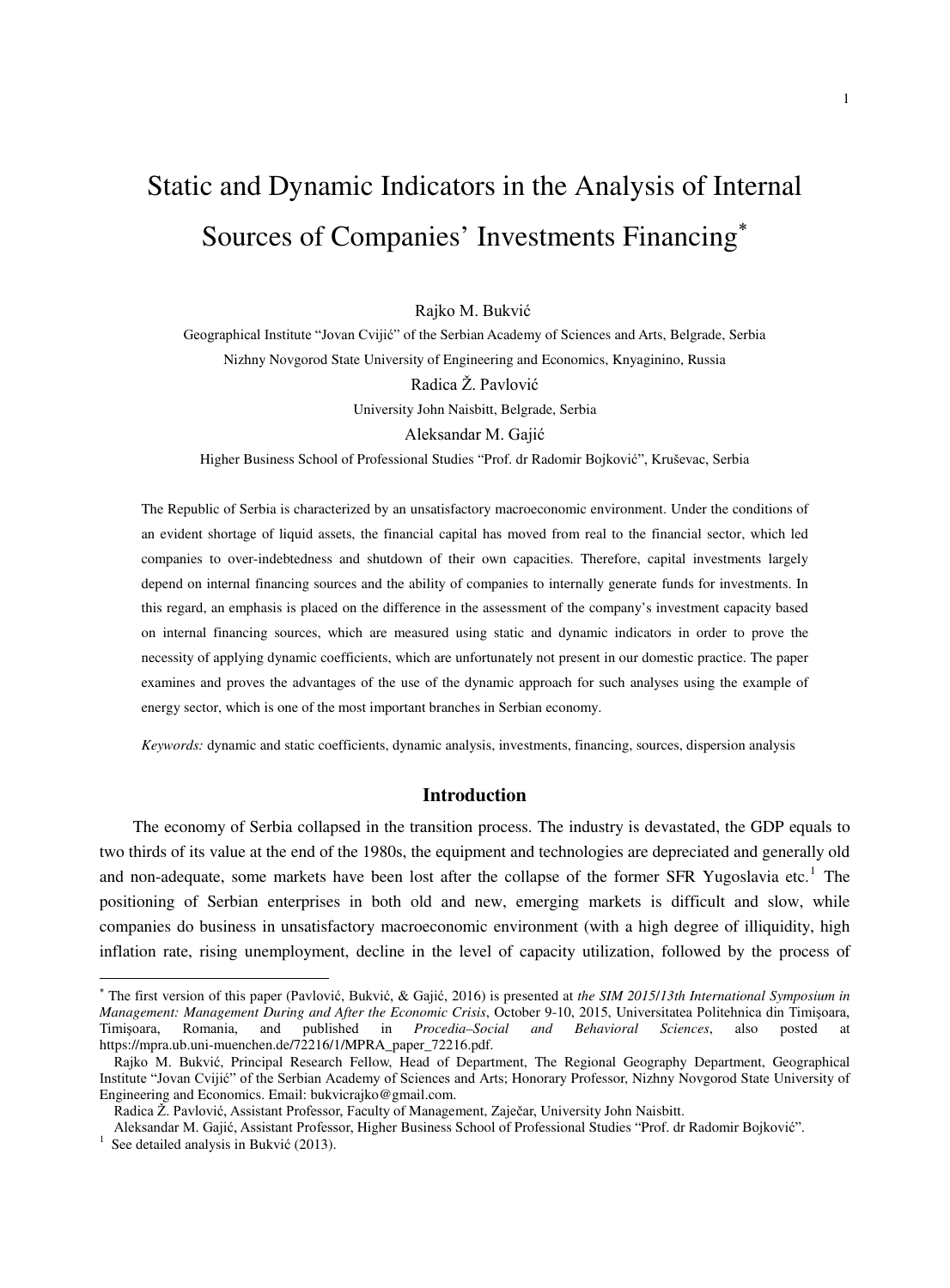globalization, market deregulation and liberalization with all their negative consequences for growth and development of the country). In such circumstances, the shortage of liquid assets of the financial capital has moved from the real to the financial sector, which has led companies to over-indebtedness and the shutdown of their own capacities, implying that the companies' capital investment capability depends mostly on internal sources. This became a pressing issue very soon after the privatization of the companies, when the process of concentration of ownership began. This process led rapidly to a decreased number of listed (working) companies and lowering the possibility of accumulating external capitals (Begović, Bisić, Đulić, Živković, Jolović, & Mijatović, 2008). Consequently, companies have been forced to carefully evaluate their business and financial results, and find less obvious investment opportunities.

Although the literature emphasizes many advantages of internal financing (Rimer, A. D. Kasatov, & N. N. Kasatov, 2008), this form of financing implies that the assets, particularly financial assets, cannot be put into other alternative uses, which limits the company's business possibilities. The structure of investment sources normally depends not only on the company's financial performance but also on many other factors. The current position of Serbian companies is characterized by a shortage of liquid assets. There are also other issues at the macro level, including illiquidity and business losses. Therefore, the know-how and the use of modern analytical approaches are essential to business improvement. One of the areas where one of those approaches based on the cash flow concept could be applied is modern financial analysis. In the following chapter, brief historical remarks will be provided on the development of this approach.

## **The Historical Remarks**

In economic theory, particularly in financial analysis, two approaches to measuring the financial results have so far been differentiated: the economic approach (static, traditional), which is based on the calculation approach to accounting profit, and the financial approach (dynamic, contemporary), which relies on cash flow in order to avoid the limitations of calculation based on the traditional accounting system. The use of traditional ratios began after the American Civil War in 1865, when US bank loan amounts increased. During this period, current and non-current items were separated. This period also saw the development of the traditional ratios as short-term credit analysis devices, including ratios of current assets to current liabilities. The real era of these ratios began in 1919<sup>[2](#page-2-0)</sup>, when Du Pont Company introduced its famous ratio analysis, the "DuPont Identity" or "Ratio Triangle" (also known as "DuPont Analysis", "DuPont Equation", "DuPont Model", or "DuPont Method"), and started using this formula in the 1920s. The DuPont Identity is a financial analysis tool that uses basic accounting relationships from balance sheet and income statement to illustrate the factors that drive the return on equity of the company.

The cash flow analysis is much more recent, and it began with the introduction of cash flow statement. Officially, it was introduced by the Financial Accounting Standards Board (FASB) in 1987, when the Board adopted the Statement of Financial Accounting Standard (SFAS) 95, which mandated the Statement of Cash Flows (SCF) as a required part of annual financial statements. The SCF was primarily designed to bridge the information gap between the traditional accrual accounting and understanding of the cash flow activities of a company, which is owed to the accrual accounting failing to provide relevant information to assess the amount, timing, and uncertainty of future cash flows (Zeller & Stanko, 1994). Of course, the concept had arisen much

 $\overline{a}$ 

<span id="page-2-0"></span> $2$  Or, in fact, in 1912, when DuPont explosives salesman Donaldson Brown invented this formula in an internal efficiency report, as we can read e.g., in Phillips (2015).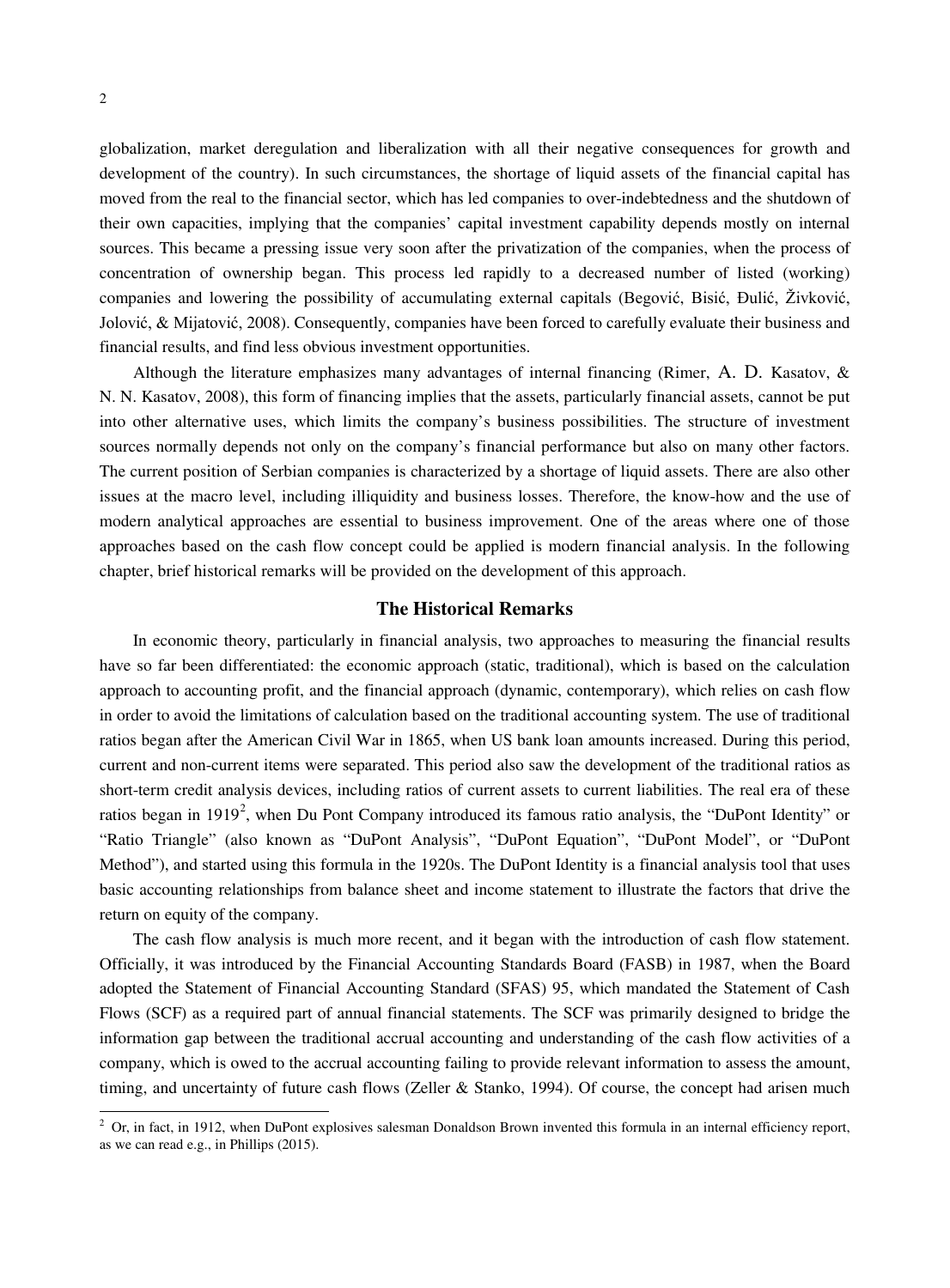earlier. The term "cash flow" started appearing in the literature with increasing frequency during the decade of the 1950s, but had also been present prior to that period, although very seldom. Other similar terms were sometimes used, such as net cash income, net cash generation, cash income, cash funds generated from operations, etc. Although the term is questionable, the concept has a valid factual background, and can be used effectively as one of the major factors in judging the company's ability to meet debt retirement requirements, to maintain regular dividends, to finance replacement and expansion costs, etc. (Mason, 1961). The research problem that concerns the analysis of cash flows, as a new concept of management and evaluation of liquidity and financial performance, gains importance in the modern business environment when the possibilities for solvent and efficient operations in generally inflationary and insolvent economic environment are at a very unsatisfactory level. Analytical tools for the analysis of the cash flows were suggested by (foreign) authors in the late 1990s.

At the beginning of the 21st century, professional papers were beginning to come out on the importance of cash flow statement as a supplement to the existing reports and on possible directions of its analysis, which were not fully systematized, uniformed, or empirically validated for different purposes. The aim was to draw attention to the differences in possible ways of interpretation of a successful operation, which arise depending on the application of performance indicators as opposed to the application of the indicators based on cash flow. This viewpoint determined a large number of companies that operated with profit, but went bankrupt due to the inability to settle their obligations over a longer period of time. That is when the role and importance of a cash flow analysis (dynamic analysis) as well as the deficiencies of an analysis based on the information from the balance sheet and income statement (static analysis) started to become obvious.

The proponents of the ratio indicators based on cash flow (Gombola & Ketz, 1983; Giacomino & Mielke, 1993; Mills & Yamamura, 1998) suggest that the indicators based on cash flows are more reliable and objective than the traditional ratio relations. According to Zeller and Stanko (1994), these ratios can provide a more complete picture of a company's ability to generate sufficient operating cash flow to service its debt and equity obligations and to fund asset acquisitions (in other words, its "ability to pay"). The data from the balance sheet are static since they measure a single point in time, while the income statement contains many arbitrary non-cash allocations. In contrast, a financial analysis based on the cash flow indicators does not have such a drawback (Kamal & Quader, 2010). The survey of most popular cash flow indicators can be seen, e.g., in Mills and Yamamura (1998) and Ibarra (2009).

The cash flow reporting became mandatory in Serbia in the mid-1990s, although not for all companies (small enterprises were an exception). Generally speaking, neither businesses nor scholars used all the possibilities coming out of the cash flow report analysis. One of the first systematic overviews of these possibilities was a dissertation (Pavlović, 2012). In the Serbian literature, there are still insufficient papers or studies on the analysis of cash flow reporting and the opportunities that it provides. The quantification of the difference (asymmetry of financial information) obtained from a cash flow analysis on one hand, and through the use of the traditional indicators on the other, is not sufficiently discussed either. In this paper, we will carry out a comparative analysis based on static and dynamic indicators, in order to examine an arising contrast in the obtained information, and possible unreliability of the static dimensions. Our analysis in this paper will focus on the evaluation of the investing capability of enterprises. This can be considered as a continuation of our investigation, which began in our previous paper (Bukvić & Pavlović, 2014) with an assessment of the importance of the application of dynamic parameters in the analysis of the company solvency.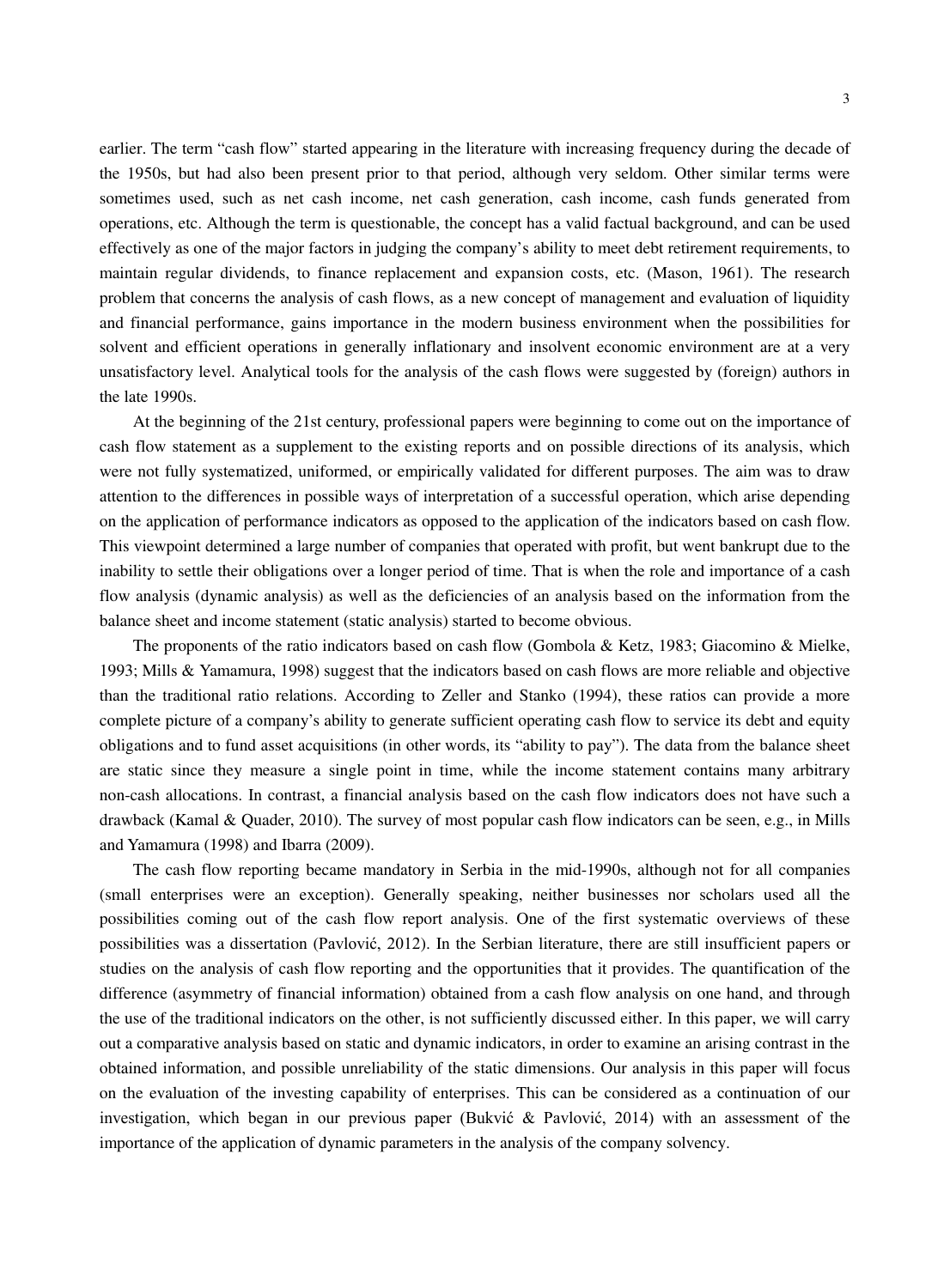#### 4

## **The Used Methodology**

The following research includes two variables, each of them corresponding to one approach. Namely, it is essential that the overall objective be deductively broken down into specific goals or tasks. In the following pages, we will compare these two variables by carrying out a variance analysis. We will use this methodology in setting up a hypothesis, while making certain that the general hypothesis is compliant with the overall aim of the research, and that the specific hypotheses, understood as the general hypothesis' projections, are in line with the tasks of research.

In accordance with the object and purpose of the research, an empirical research is conducted using the statistical model of variance analysis (dispersion analysis), which enables us to consider variability between modern (dynamic) and traditional (static) indicators in the survey sample. The sample consisted of large companies that operate in electrical energy production, transmission, and distribution; that is to say all the companies working in the branch. The research analyzed all the companies operating in this vital sector for the whole country's industry. The analyzed companies are state-owned enterprises and hold a monopoly position. In Serbia, energy production is based on harnessing thermal and water power, and is nowadays one of the country's significant competitive advantages (Bogavac-Cvetković & Langović-Milićević, 2011). It belongs to the industrial sector, which is the carrier of technical progress, the driving force of economic growth and a creator of synergy effects in the overall economy (Reinert, 2006).

An analysis of the variance, which is based on an impartial assessment of the variability arising under the influence of controlled factors, reflects an asymmetry of the information gathered by using static on one hand and dynamic instruments on the other hand. It is proven that the indicators of dynamic analysis based on cash flow are more reliable predictors of the financial position of the company, compared to the static indicators. By using the dynamic indicators, we are able to create a better informative foundation for more adequate planning, analysis, and decision-making in order to improve financial performance. This has been demonstrated at the reliability level of 95%, i.e., at the level of significance  $\alpha = 0.05$  (or any other probability), based on the relations of:

(1) estimated values of the factorial and residual variances:

$$
S_A^2 = \frac{\sum_{i=1}^r (M_i - M)^2 n_i}{r - 1}
$$
 (1)

$$
S_R^2 = \frac{\sum_{i=1}^r \sum_{j=1}^n (X_{ij} - M_i)^2}{rn - r}
$$
 (2)

where:

 $S_A^2$  = Factorial variance;

 $S_R^2$  = Residual variance;

 $X_{ij}$  = Value of observations *j* in the sample *i*;

 $M_i$  = The arithmetic mean of the sample *i*;

 $M =$  Common arithmetic mean;

 $r =$  Number of samples (here  $r = 2$ );

 $n =$  Sample size (here  $n_1 = n_2 = 10$ ).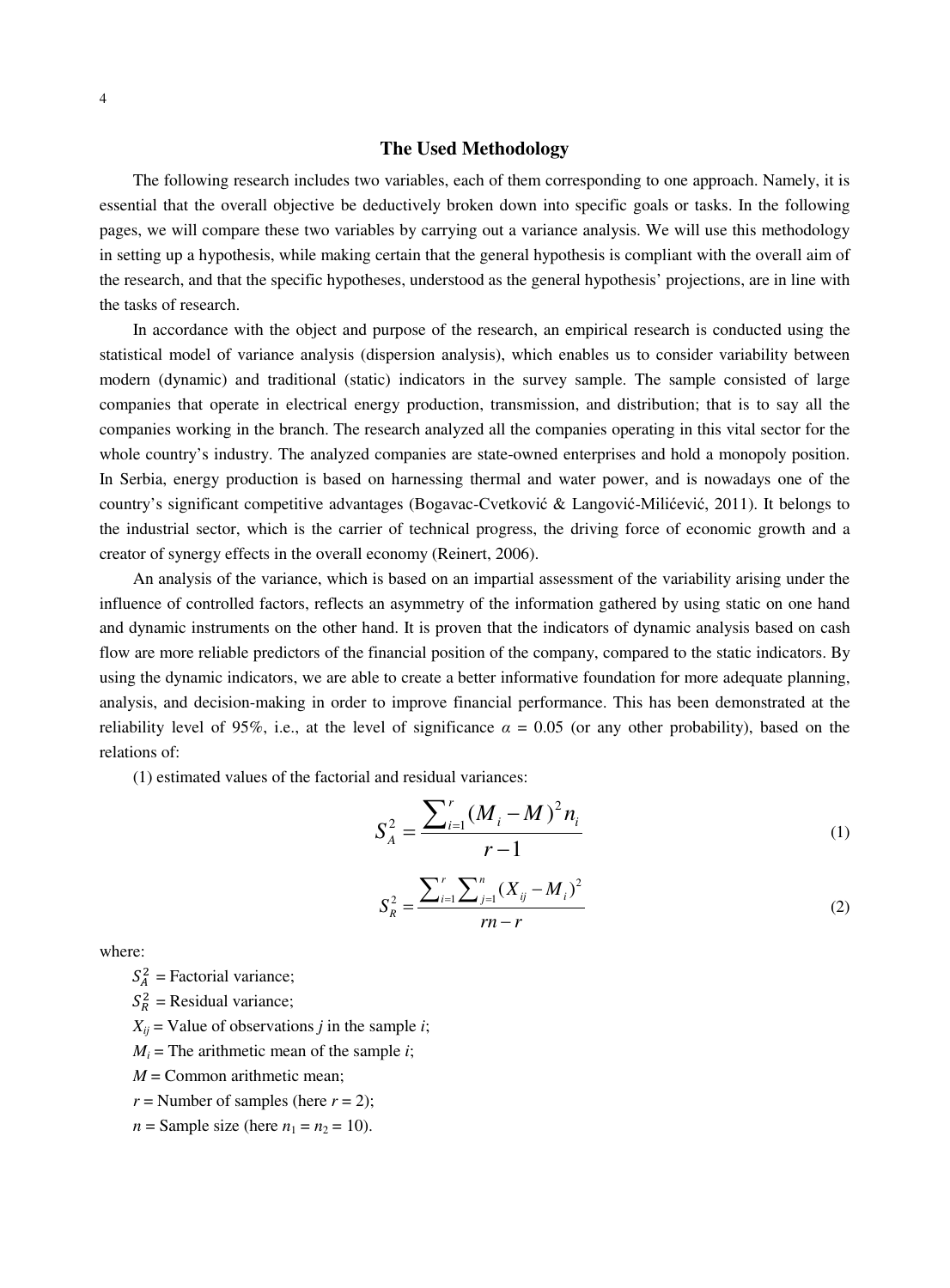(2) and the test statistics for Fischer-Snedecor (F):

$$
F = S_A^2 / S_R^2 \tag{3}
$$

The degrees of freedom are respectively  $v_1 = r - 1 = 1$  and  $v_2 = n_1 + n_2 - 2 = 18$ .

We will examine the hypothesis using the standard two-factor dispersion analysis. The factors are identified as static or dynamic coefficients used in our analysis. In our paper, we will use one static and one dynamic coefficient. Our purpose is not to apply these coefficients for the analysis of investment capability. Contrary, we will examine possible differences between two approaches, static and dynamic, for which the studies and literature are poor.

# **Comparative Analysis of the Investment Capability of a Company Based on Static and Dynamic Indicators**

The term self-financing in the broadest sense should be understood as the process of collecting and placing temporarily or permanently released funds, which are acquired through depreciation and by using the part of income intended for accumulation or allocation for specific purposes. It is believed that self-financing is a very convenient way to finance investment projects because the own resources are available to the investor at any time and are also the cheapest way to finance investment projects. This is particularly evident in conditions where external funding sources become very expensive, and also when the demand for external sources makes a negative impact on the company's image, etc. (Brealey, S. C. Myers, & A. J. Myers, 2007; Bukvić, 2009). The share of self-financing in total investment amount differs greatly, not only by company, and subsequently by country, but also in time. According to Rimer et al. (2008), more than two thirds of investments in big and middle-sized companies are financed internally. For instance, the Fed data, cited in Brealey et al. (2007), show that internal financing sources in American non-financial companies make up for about 90% of the total investment amount. As noted above, Serbian companies tend to shut down after being privatized, and that leads to fewer possibilities of external financing. In Serbia in 2013, the share of internal financing sources in the whole economy was 77.2%, while their share in Electricity, gas, steam, and air conditioning supply made up for 88.9% of the total investment amount according to Statistical Yearbook of Republic of Serbia 2015 (Statistical Office of the Republic of Serbia, 2015). In our sample, which encompasses large companies, the share of internal sources in investment financing is also high in some cases (see Figure 1), and on average it exceeds 43%.

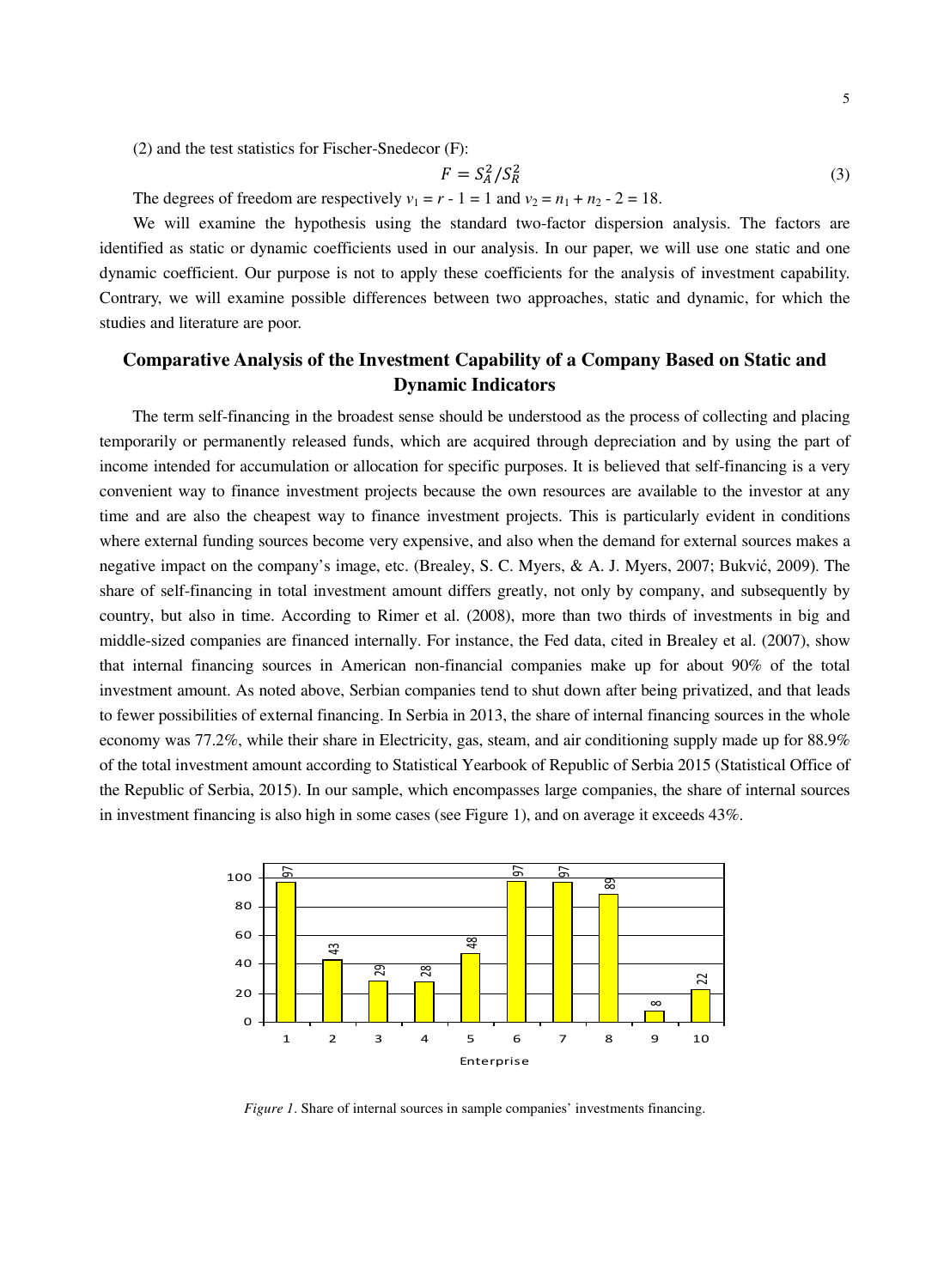|                | Capital investments |                            |                                                                           |                          |                           |                                     |                           |            |
|----------------|---------------------|----------------------------|---------------------------------------------------------------------------|--------------------------|---------------------------|-------------------------------------|---------------------------|------------|
| Company        | Land                | Construction<br>facilities | Plant,<br>equipment<br>and fixed<br>assets                                | Assets in<br>preparation | Intangible<br>investments | Investments<br>at own<br>engagement | Investment<br>real estate | Total      |
|                |                     | 62,066                     | 317,627                                                                   | 601,132                  | 331                       |                                     |                           | 981,156    |
| 2              | 279                 | 21                         | 32,872                                                                    | 614,442                  | 1,637                     |                                     | 3,892                     | 653,143    |
| 3              | 15,076              | 17,857                     | 166,965                                                                   | 5,840,659                | 24,705                    | ۰                                   |                           | 6,065,262  |
| $\overline{4}$ | 203,596             | 305,996                    | 180,025                                                                   | 734,3277                 |                           |                                     |                           | 8,032,894  |
| 5              |                     |                            |                                                                           | 46,643                   | 6,291                     |                                     |                           | 52,934     |
| 6              |                     | 9,246                      | 364,842                                                                   | 642,890                  | 38,251                    | 944,468                             |                           | 1,999,697  |
| 7              |                     | 24,740                     | 482,981                                                                   | 733,647                  | 28,983                    |                                     |                           | 1,270,351  |
| 8              | 121                 | 36,411                     | 167,960                                                                   | 1,732,501                | 9,704                     | 119                                 |                           | 1,946,816  |
| 9              | 2,588               |                            | 234,552                                                                   | 204,912                  | 20,491                    | 164,767                             |                           | 627,310    |
| 10             | 782                 | 2,636                      | 116,925                                                                   | 314,550                  | 14,173                    |                                     |                           | 449,066    |
| Total          | 222,442             | 436,707                    | 1,913,585<br>Note Royman The financial statements of companies and DC EDC | 17,212,957               | 144,566                   | 1,109,354                           | 3,892                     | 21,514,050 |

Table 1 *Capital Investments (000 Dinars)* 

*Note*. Source: The financial statements of companies and PC EPS.

Capital investments of the companies that make up our sample are presented in Table  $1<sup>3</sup>$  $1<sup>3</sup>$  $1<sup>3</sup>$ . The total investment in land, buildings, plant and equipment, intangible assets, and investment property amounted to 21,514,050 thousand dinars with real investments making up for 99.34%, while financial investments amounted to 0.66%. Since the mentioned companies operate in a branch that requires massive investments in tangible assets, it is necessary to examine and assess the level of the company's investment capabilities and their implications for business performance. In order to make adequate conclusions, the mentioned assessment will be made in terms of static and dynamic indicators of the investment capacity of the enterprises.

*TIS*

Traditionally, we obtain the static ratio as the quotient of the last two columns in Table 1, i.e.:

$$
CRCI = \frac{ITS}{TI}
$$
 (4)

where:

 $\overline{a}$ 

*TIS* = Total internal sources;

*TI* = Total investments.

A financially strong company should be able to finance its own development. The coefficient of capital investment (4) measures the internal capital available for internal investment and for payment of the existing debts (ratio of the two last columns in Table 2). When this coefficient exceeds 1, we can say that the company has sufficient funds available to make an investment from its capital.

In contrast, the dynamic ratio is developed on the basis of a different concept. Namely, it is believed that the greater the cash flow, the greater is the investment. Theoretically, a company might invest more when its cash flow is high for three reasons: (1) Internal funds may be less costly than external funds; (2) Managers are able to overspend on internally available funds; and (3) Cash flow may simply correlate with investment

<span id="page-6-0"></span><sup>&</sup>lt;sup>3</sup> The companies are: (1) Đerdap; (2) Drimsko-Limske HE; (3) TENT; (4) TE and mines Kostolac; (5) Panonske TE; (6) Elektrovojvodina; (7) Elektrodistribucija BG; (8) Elektrosrbija; (9) Jugoistok; and (10) Centar.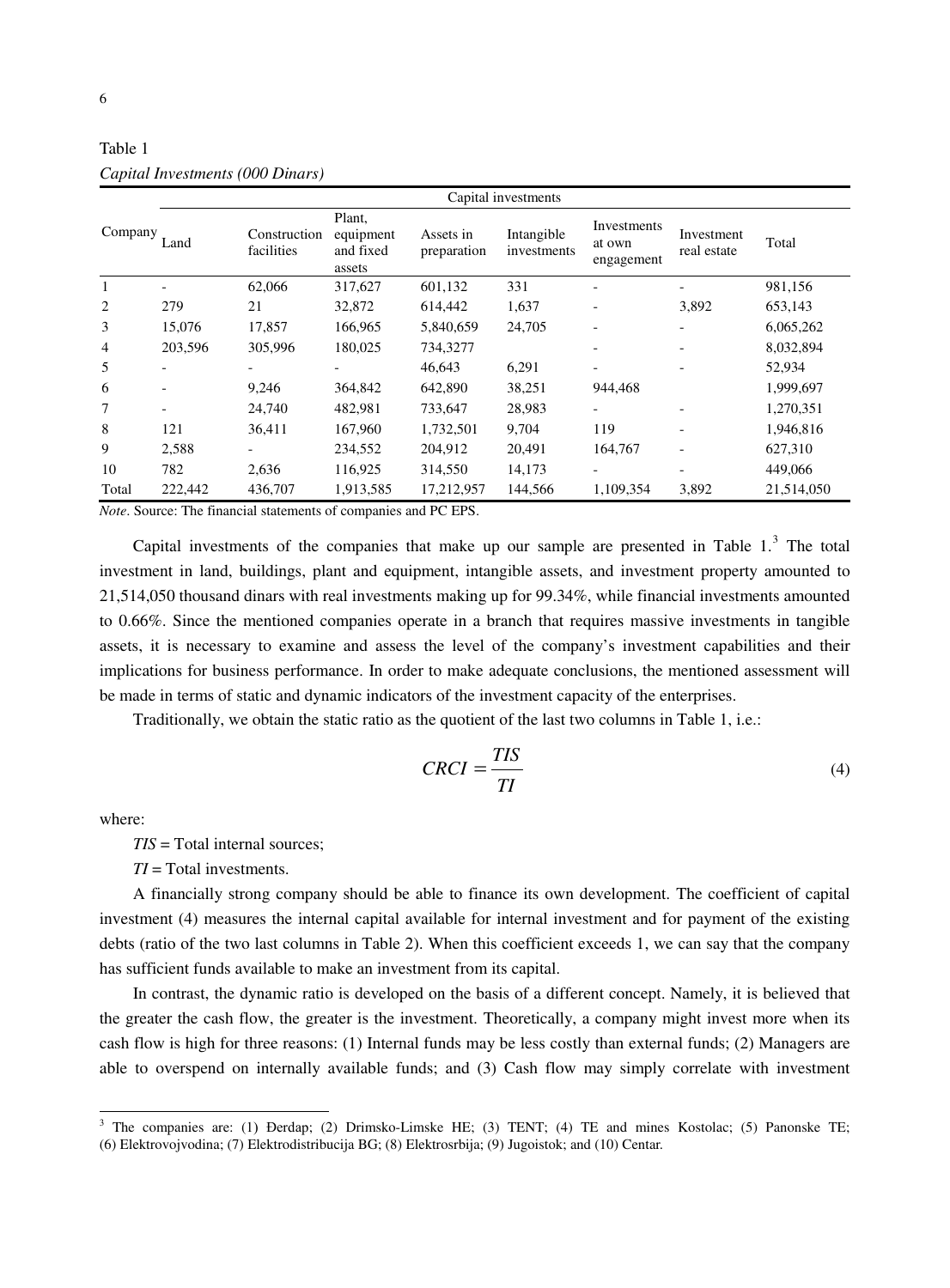opportunities. Some studies really show that the current investment is positively correlated not only with the current and the expected cash flows, but also with the past cash flows and investments (DeMarzo & Fishman, 2007). However, we must emphasize that this relationship is more complex, and is an object of debate (J. Lewellen & K. Lewellen, 2016).

| Company        | Net result    | Amortization |           | Long-term provisions Total internal sources Investments |            |
|----------------|---------------|--------------|-----------|---------------------------------------------------------|------------|
| 1              | $-332,413$    | 3,673,454    | 368,619   | 3,709,660                                               | 981,156    |
| 2              | $-656,003$    | 1,935,767    | 106,718   | 1,386,482                                               | 653,143    |
| 3              | $-8,695,287$  | 14,936,872   | 828,345   | 7,069,930                                               | 6,065,252  |
| $\overline{4}$ | $-2,746,911$  | 4,336,07     | 678,332   | 2,267,491                                               | 8,032,894  |
| 5              | 148,453       | 210,584      | 88,119    | 447,156                                                 | 52.934     |
| 6              | $-689,640$    | 3,457,747    | 451,297   | 3,219,404                                               | 1,999,697  |
| 7              | $-1,272,786$  | 3,381,611    | 252,402   | 2,361,227                                               | 1,270,351  |
| 8              | $-2,449,969$  | 3,909,913    | 643,781   | 2,103,725                                               | 1,946,816  |
| 9              | $-2,324,223$  | 2,103,477    | 454,877   | 234,131                                                 | 627,310    |
| 10             | $-1,082,245$  | 1,276,504    | 150,907   | 345,166                                                 | 449,066    |
| Total          | $-19,480,348$ | 35,319,536   | 4,023,397 | 23,144,372                                              | 22,078,629 |
|                |               |              |           | $\sim$ $\sim$ $\sim$ $\sim$ $\sim$                      |            |

*Internal Sources of Investment Financing and Total Investments in the Sample* 

*Note*. Source: The authors' calculation based on the financial statements of the companies and PC EPS.

Based on these considerations, we can define the capital expenditure ratio as a quotient of the company's operations cash flow and its capital expenditures. This ratio also measures the capital available for internal reinvestment and for the payment of the existing debt. When the capital expenditure ratio exceeds 1, the company has enough funds to invest its available capital, and can also rely on some spare funds to meet debt requirements. A higher value of this ratio indicates that a company has surplus sources, which can be used to service and repay the debt (Mills & Yamamura, 1998). Prudent investors use historical prices in forming their demands as well as to illustrate the sensitivity of the value of the technical analysis to changes in the values of exogenous parameters (Brown & Jennings, 1989).

Table 3

Table 2

*Cash Flows from Operating Activities and Expenditures for Capital Investments in the Sample* 

| Company        | Net cash flow from operating activities | Cash expenditure for capital investments |
|----------------|-----------------------------------------|------------------------------------------|
| 1              | 516,451                                 | 935,365                                  |
| 2              | $-19,764$                               | 236,313                                  |
| 3              | 5,094,412                               | 3,762,498                                |
| $\overline{4}$ | 563,737                                 | 2,100,117                                |
| 5              | $-472,147$                              | 43,868                                   |
| 6              | 1,585,977                               | 1,228,985                                |
| 7              | 450,824                                 | 1,035,290                                |
| 8              | 2,045,499                               | 1,035,699                                |
| 9              | 631,666                                 | 462,543                                  |
| 10             | 167,152                                 | 145,698                                  |

*Note*. Source: Financial statements of the companies.

We obtain the capital expenditure ratio from Table 3 as: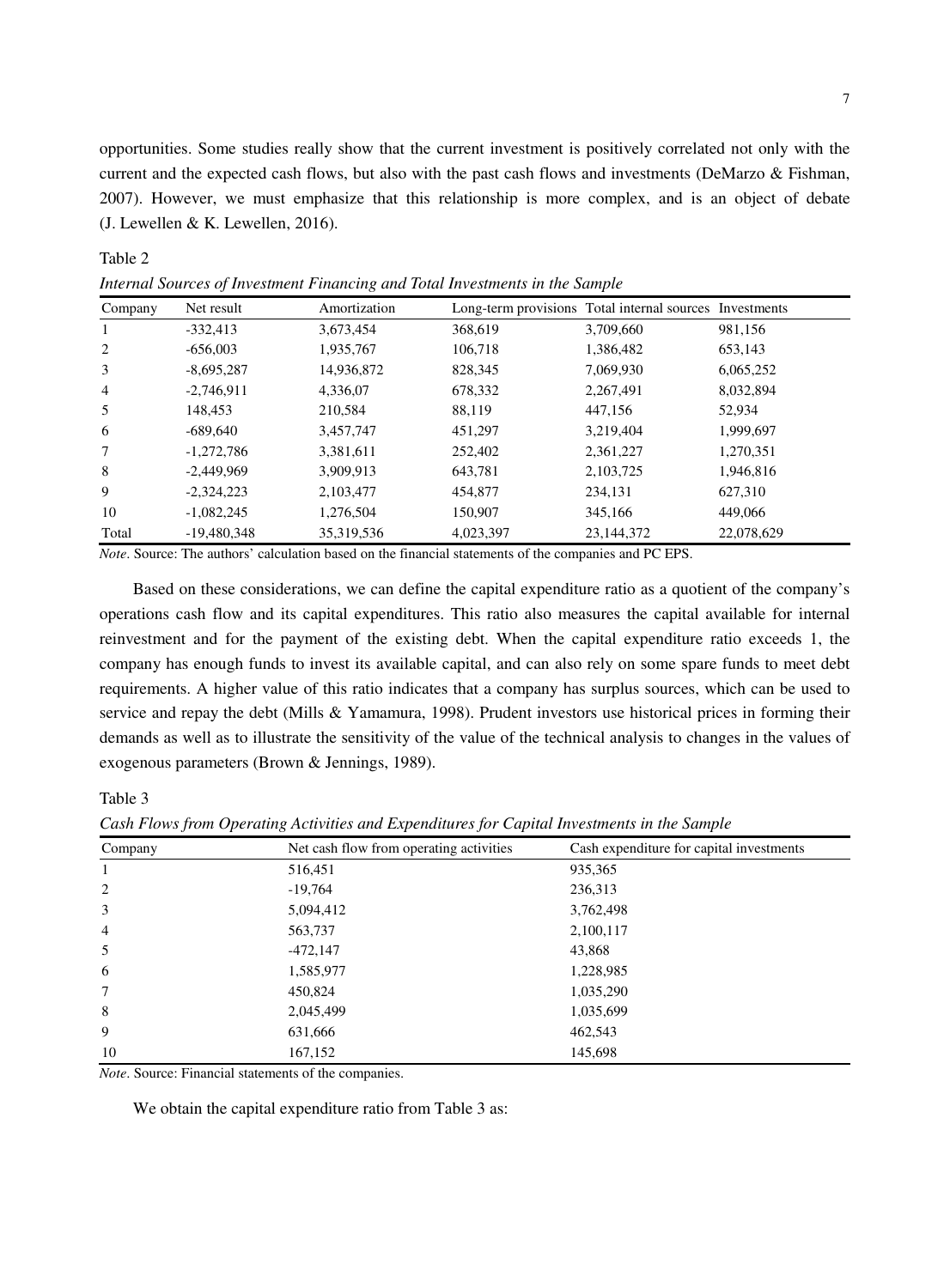$$
RCE = \frac{NCFO}{CECI} \tag{5}
$$

where:

*RCE* = Capital expenditure ratio;

*NCFO* = Net cash flow from operating activities;

*CECI* = Cash expenditure for capital investments.

We show the calculated values for coefficients (4) and (5) in Table 4 and Figure 2. As we can see, they differ greatly, not only among different companies, but also from each other within the same company.

We then calculate simple coefficients of investment capabilities, from Table 2 (last two columns) and Table 3 (see Table 4 and Figure 2). We obtain the coverage ratio of capital investment from company's own resources (CRCI) by dividing the internal sources of financing with capital investment value. Both CRCI and RCE coefficients are shown in Table 4. As seen in Table 3, in case of a number of companies, the net cash flows from operating activities are insufficient to cover expenditures arising from capital investments. Therefore, the dynamic coefficients in half of the cases are lower than 1. Evidently, this is a bad result for this branch as a whole and a bad result in general.

The data presented in the tables highlight a significant difference in terms of the companies' investment capability based on internal sources of capital investment financing. The static indicators point to a high level of internal financing sources while the dynamic indicators suggest that the internal capability to cover capital expenditures is not satisfactory. In that regard, it is necessary to examine whether this difference varies significantly statistically depending on the application of different coefficients to calculate the capability for internal investment financing. In other words, we examine the following two hypotheses:

H0: M1 = M2, the capability of internal investment financing measured on the basis of both criteria is equal.

H1: M1  $\neq$  M2, the capability of internal investment financing measured on the basis of both criteria is different.

For these purposes, we will use the dispersion analysis (analysis of variance).<sup>[4](#page-8-0)</sup>

Table 4

 $\overline{a}$ 

|         | Indicators of investment capability |                               |  |  |  |
|---------|-------------------------------------|-------------------------------|--|--|--|
| Company | Static indicator CRCI $(X_1)$       | Dynamic indicator RCE $(X_2)$ |  |  |  |
|         | 3.780907                            | 0.552138                      |  |  |  |
| 2       | 2.122785                            | $\theta$                      |  |  |  |
| 3       | 1.165643                            | 1.353997                      |  |  |  |
| 4       | 0.282276                            | 0.268431                      |  |  |  |
| 5       | 8.447425                            | $\theta$                      |  |  |  |
| 6       | 1.609946                            | 1.290477                      |  |  |  |
| 7       | 1.85872                             | 0.435457                      |  |  |  |
| 8       | 1.080598                            | 1.974994                      |  |  |  |
| 9       | 0.37323                             | 1.365637                      |  |  |  |
| 10      | 0.768631                            | 1.14725                       |  |  |  |

| Coefficients of Investment Capability of Companies Based on Internal Sources of Funding |  |  |  |
|-----------------------------------------------------------------------------------------|--|--|--|
|                                                                                         |  |  |  |

<span id="page-8-0"></span>4 For the procedure, see some standard book of statistical analysis, for example, Kalinina and Pankin (2002), or more extensive, Anderson, D. J. Sweeney, and T. A. Sweeney (2011).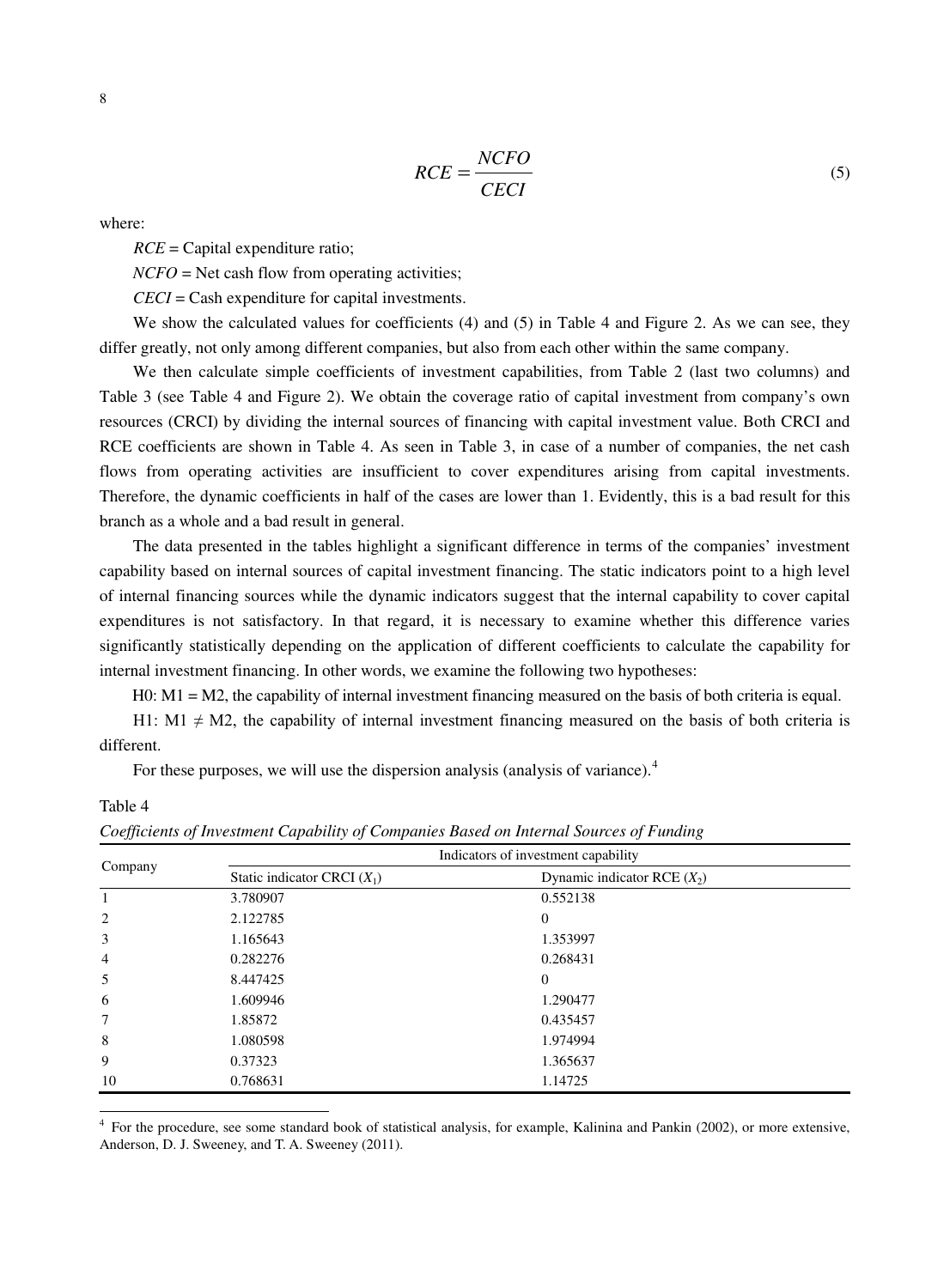As the critical value  $F_{1,18;0,1} = 3.007$  is lower than the statistic values of the test  $F = 3.5829$ , respectively  $F > F_{v1,v2;2}$ , it follows that we do not accept the null hypothesis, which states that the capability of investment financing using internal sources measured on the basis of both criteria is equal with 10% error risk. This indicates that the information obtained by using dynamic indicators is more reliable when assessing the investment capacity of enterprises. The reason for this is the fact that static indicators take into account the calculating categories of the net results, depreciation, and long-term provisions. These categories are subject to the influence of accounting policies. Provided that they illustrate a real internal ability to finance investments, there is also the problem of their effective use, i.e., the question remains of whether internally generated funds are directed towards investment activities or the available funds are allocated to other purposes. An example of irrational spending of long-term provisions is shown in Table 5.



*Figure 2*. The indicators of internal investment capabilities in sample enterprises.

Of course, the 10% error risk is high, and we need to consider lower values, as well. If we take the 5% error risk, the critical value will be  $F = 4.41$ , and now we can accept the hypothesis. This result means that we need more samples to examine this relationship.

We approach the calculation of the elements necessary for the analysis by using the one-way test with the area of rejection on the right side of the theoretical Snedecor *F* arrangement. The calculated values of the variance are:

 $S^2A = 11.4394;$ 

 $S^2R = 3.1928.$ 

By putting the first variance  $(S^2A)$  and the second variance  $(S^2R)$  into ratio, according to (3), we obtain the value of the test statistics:  $F = 3.5829$ . We use the critical value approach. We adopt the significance level  $\alpha$  = 0.10. The value of test statistics *F* is greater than the critical value (3.007), therefore, we should not accept the null hypothesis (see Figure 3).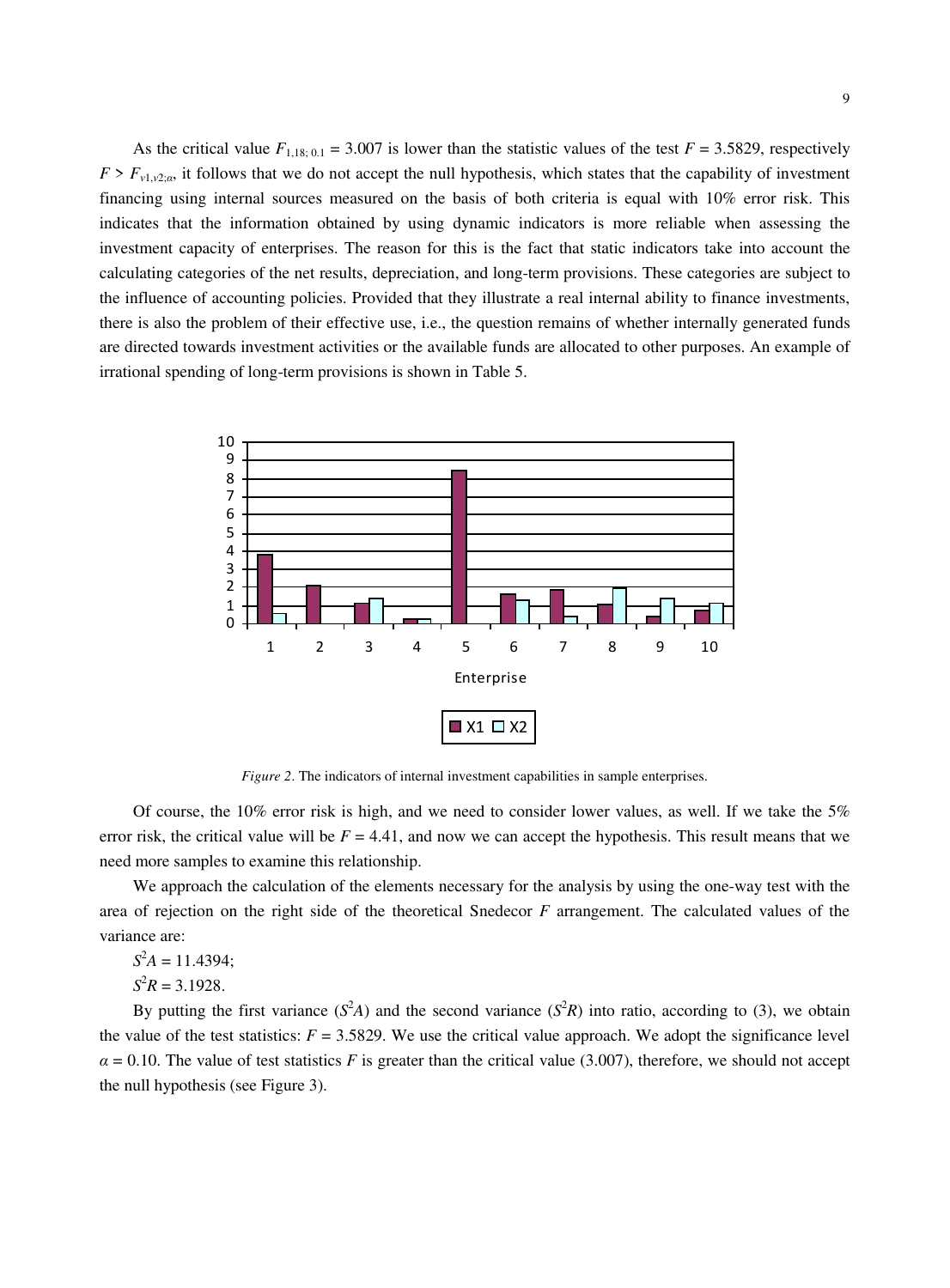

*Figure 3*. Rejection of the hypothesis with risk of  $\alpha = 0.1$ .

Table 5 *Structure of Long-Term Provisions by Purpose (000 Dinars)* 

| Company                   | For the cost of recovery<br>of natural resources | For employee benefits | For legal disputes | Total     |
|---------------------------|--------------------------------------------------|-----------------------|--------------------|-----------|
| PD Derdap                 | $\theta$                                         | 180,705               | 187.914            | 368,619   |
| PD Drimsko-Limske HE      | $\theta$                                         | 83,634                | 23,084             | 106,718   |
| PD TENT                   | 0                                                | 488,870               | 339,475            | 828,345   |
| TE and mines Kostolac     | $\theta$                                         | 598,573               | 79.759             | 678,332   |
| <b>PD</b> Panonske TE     | 0                                                | 881,19                |                    | 88,119    |
| PD Elektrovojvodina       | 0                                                | 366,400               | 84.897             | 451,297   |
| PD Elektrodistribucija BG | $\Omega$                                         | 252,402               | $\mathbf{0}$       | 252,402   |
| PD Elektrosrbija          | 0                                                | 470,362               | 173,419            | 643,781   |
| PD Jugoistok              | 0                                                | 302,332               | 152,554            | 454,886   |
| PD Centar                 | 0                                                | 147,557               | 3,350              | 150,907   |
| Total                     | 0                                                | 2,978,954             | 1,044,452          | 4,023,406 |

*Note*. Source: The authors' calculation based on the financial statements of the companies.

The total amount of long-term reserves of 4,023,406,000 dinars accounted for 18% of total investments in the observed year, 13.5% of which were employee benefits. Taking into account the fact that the analyzed companies operated with a loss, the issue of a justification for such a high amount spent on employee benefits arises.

In this sense, it is also necessary to examine the relationship of expenses on the basis of provisions and the total provisions.

The costs of employee benefits make up for 89.5% of long-term provisions for benefits and 66.2% of total long-term provisions, while the expenses on legal disputes make up for 55% of provisions for legal disputes and 14.2% of total long-term provisions. The amount and share of long-term provisions allocated to employee benefit expenses are very high. This raises the question of a lack of provisions for restructuring costs, especially considering that "many facilities have not been repaired for years and 53% of energy plants are older than 30 years; the relevance of the issue is notable and the problem can be overcome through restructuring" (Bogavac-Cvetković & Langović-Milićević, 2011). Also, the professional and scientific literature considers that benefits, as a variable part of the salary, are paid to the employee for their work, and that their purpose is to award better work performance (Stoner, Friman, & Gilbert, 1997; Dašić, 2012). Benefits are also believed to be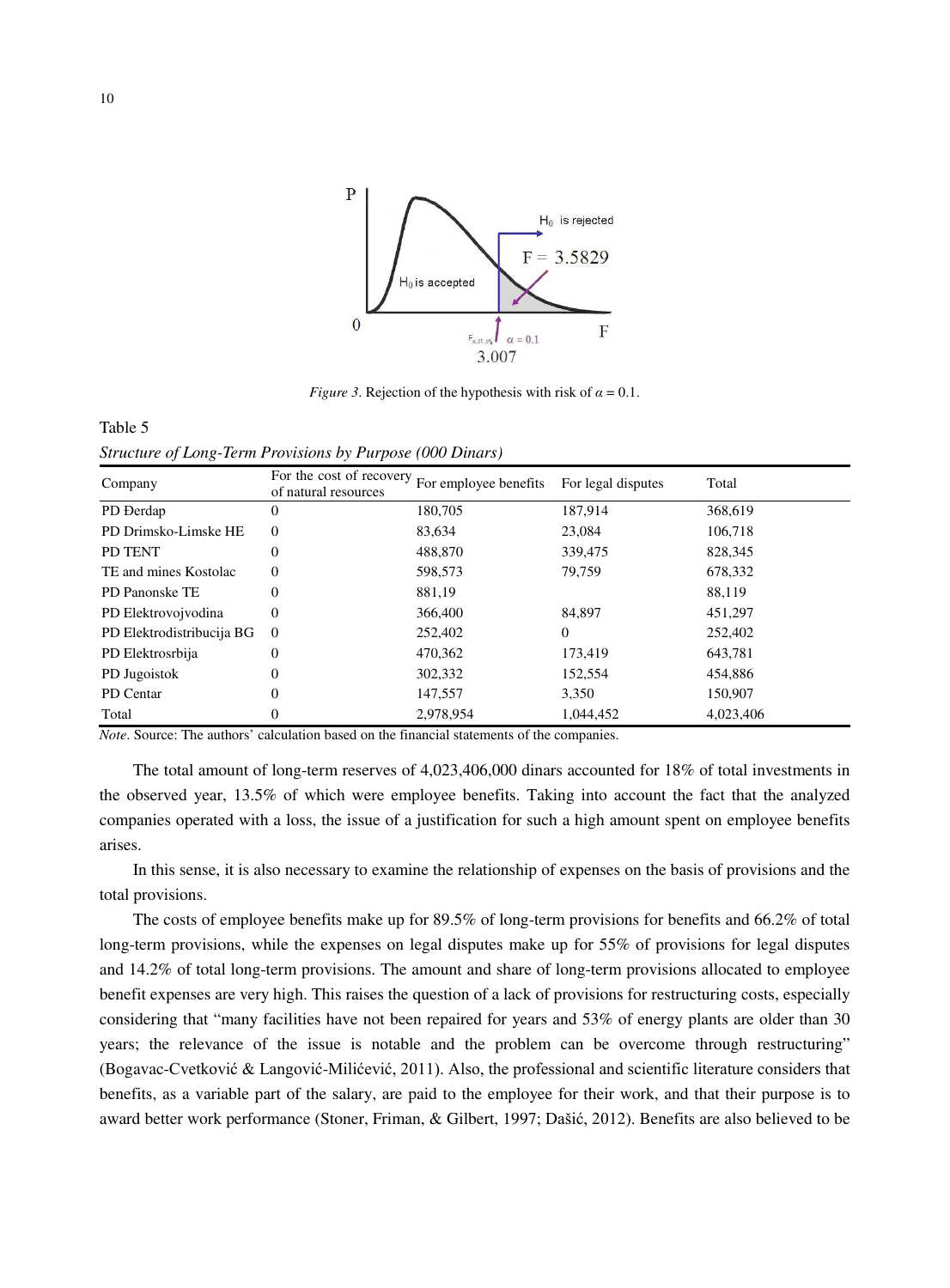positively correlated with the amount of realized accounting income within certain implicit or explicit wage limits (Guidry, Leone, & Rock, 1999). In terms of accounting, employees' education, salary, bonuses, and other forms of financial compensation represent a company's costs, which are shown in the income statement and are reflected in a reduction in liquid assets on the basis of payments, which is recorded in the Statement of Cash Flows (M. Pavlović & R. Pavlović, 2011). Therefore, the restructuring of a company organization needs to focus on reducing the number of management levels, and consequently the number of general manager positions. This implies that large enterprises must change their personnel policies, remuneration policies, and advancement policies (Drucker, 1995), as so far, the companies' capabilities have not increased, but instead, the state has been expected to find solutions (Stamenković, 2007).

### Table 6

## *Provision Costs*

| Company        | The costs of<br>benefits | $%$ in provisions<br>for benefits | $%$ in total<br>provisions | Legal disputes<br>costs | $%$ in provisions<br>for legal disputes | $%$ in total<br>provisions |
|----------------|--------------------------|-----------------------------------|----------------------------|-------------------------|-----------------------------------------|----------------------------|
|                | 180,705                  | 100                               | 49.02216                   | 81,836                  | 43.54971                                | 22.2007                    |
| 2              | 83,634                   | 100                               | 78.36916                   | 4,386                   | 19.00017                                | 4.109897                   |
| 3              | 174,884                  | 35.77311                          | 21.11246                   | 255,781                 | 75.34605                                | 30.87856                   |
| $\overline{4}$ | 598,573                  | 100                               | 88.24189                   | 10.364                  | 12.99414                                | 1.527865                   |
| 5              | 88.119                   | 100                               | 100                        | $\Omega$                | $\Omega$                                | $\Omega$                   |
| 6              | 366,400                  | 100                               | 81.18822                   | 61.127                  | 72.00137                                | 13.54474                   |
| 7              | 252,402                  | 100                               | 100                        | $\Omega$                | $\Omega$                                | $\Omega$                   |
| 8              | 470,362                  | 100                               | 73.06242                   | 112,900                 | 65.10244                                | 17.53702                   |
| 9              | 302,332                  | 100                               | 66.46325                   | 48.575                  | 31.84118                                | 10.6785                    |
| 10             | 147,557                  | 100                               | 97.78009                   | $\Omega$                | 0                                       | $\Omega$                   |
| Total          | 2.664.968                | 89.45986                          | 66.23662                   | 574,969                 | 55.04983                                | 14.2906                    |

*Note*. Source: The authors' calculation based on the financial statements of the companies.

## **Conclusion**

Although in Serbian companies it is mandatory to make annual cash flow reports, in reality this is done as a mere fulfillment of law requirements. A cash flow report analysis is often lacking, and the wide range of possibilities for analysis it could provide remain unused, as well as a potential application of the indicators based on them. According to a brief survey conducted by one of the authors while compiling data for his dissertation (Pavlović, 2012), there is only a handful of educated experts working in financial field who are familiar with these indicators (even they are familiar mostly with the liquidity indicators only). Additionally, a rather significant number of the surveyed experts do not even consider that the application of these indicators would benefit them in any way.

An adequate education of financial experts and the incorporation of modern financial analysis into the Serbian education system and corporate practice are very important, otherwise business and performance improvement will be impossible. That also implies that improvements in general business environment will be hindered, as well as the benefits for all the participants of the business relationships and processes. Clearly, this not only concerns the owners, i.e., the stockholders, but also other stakeholders and in the last instance, the society as a whole, in whose best interest is to nurture successful businesses, especially if they are exposed to fierce competition. The support to this cause received from the Serbian economic science so far cannot be assessed in a possitive manner.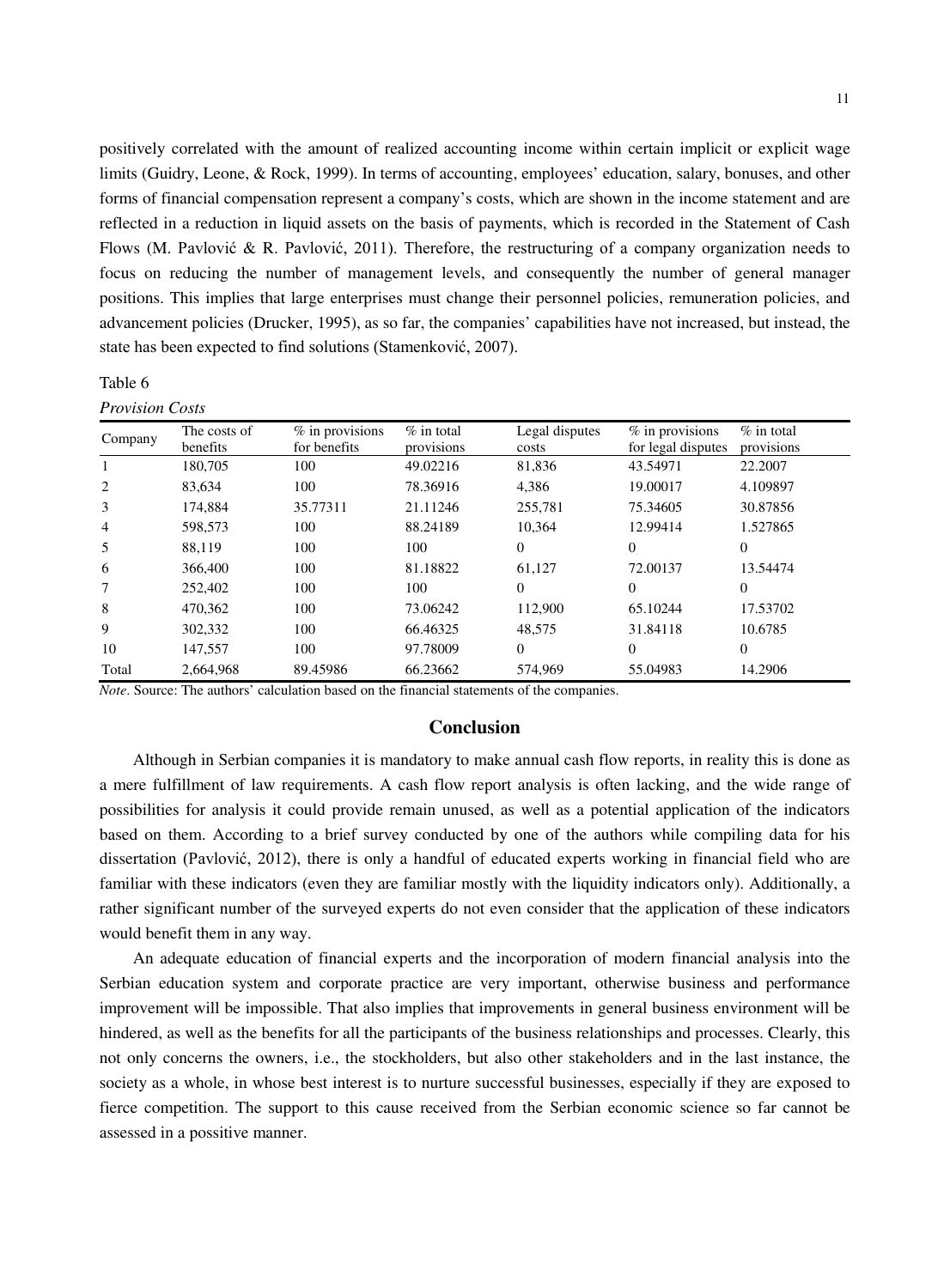The above description refers to the general situation, more precisely related to the use of the modern financial analysis, particularly the cash flow analysis. One of its important aspects is the analysis of companies' investment capacities, which is the subject of our paper.

The urgent need for a thorough examination of the quality and importance of companies' internal sources of financing is an outcome of the investigation of the current business conditions in the Republic of Serbia. These conditions are characterized by environmental turbulence, dynamics of change, discontinuity of economic and business activities, unfavorable macroeconomic environment and illiquidity of the economy with far-reaching consequences for the business and market valuation of business entities, as well as a particularly high risk and uncertainty paired with unfavorable external financing conditions. The investment capability of companies when measured by using static (coverage ratio of companies' own sources capital investment CRCI) and dynamic indicators (ratio of capital expenditure based on cash flows RCE) differs. With a great deal of certainty, we can say that this is not a result of sample variability. This difference is systematic, and demonstrates the possibilities of the two approaches in the analysis.

The analysis of two groups of indicators, based on the dispersion analysis, showed that we should not accept the null hypothesis, which states that the capability of investment financing using internal sources measured on the basis of both criteria is equal (with a 10% error risk). On the example of the analyzed industry, we can conclude that the approach based on the cash flow coefficients is better, and that in future analyses this approach is to be preferred. Our study, by any means, does not offer a definitive answer to the question "Can the use of one set or group of ratios exclude the use of another?", as Kamal and Quader (2011) study did. They gave a positive answer, however we consider this study as one of the contributions to solving the problem.

## **References**

- Anderson, D. R., Sweeney, D. J., & Sweeney, T. A. (2011). *Statistics for business and economics* (11th ed.). South-Western Cengage Learning, Mason.
- Begović, B., Bisić, M., Đulić, K., Živković, B., Jolović, A., & Mijatović, B. (2008). *Korporativno upravljanje: pet godina kasnije*. Beograd: Centar za liberalno-demokratske studije.
- Bogavac-Cvetković, N., & Langović-Milićević, A. (2011). Perspektive transformacije elektroenergetskog sektora Srbije. *Megatrend Review, 8*(2), 463-478.
- Brealey, R. A., Myers, S. C., & Myers, A. J. (2007). *Osnove korporativnih finansija*. Zagreb: MATE.
- Brown, D., & Jennings, R. H. (1989). On technical analysis. *Review of Financial Studies, 2*(4), 527-551.
- Bukvić, R. (2009). *Principi i planiranje investicija*. Beograd: Alfa Tim Print.
- Bukvić, R. (2013). Transition in Serbia: Foundations, results and perspectives. Paper presented at *the 4th International Conference on European Studies (ICES), Social, Economic and Political Transition of the Balkans* (pp. 556-572), November 8-9, 2013, Epoka University, Tirana.
- Bukvić, R., & Pavlović, R. (2014). Dinamicheskiy podhod k analizu platezhesposobnosti predpriyatiya. *Problemy teorii i praktiki upravleniya, 3*, 86-93. (in Russian)
- Dašić, P. (2012). Application of polynomial regression models for approximation of time series. *Journal of Economic and Management Based on New Technologies, 1*(2), 81-160.
- DeMarzo, P. M., & Fishman, M. J. (2007). Agency and optimal investment dynamics. *Review of Financial Studies, 20*(1), 151-188.
- Drucker, P. (1995). *Menadžment za budućnost*. Beograd: Privredni Pregled.
- Giacomino, D. E., & Mielke, D. E. (1993). Cash flows: Another approach to ratio analysis. *Journal of Accountancy, 175*(3), 55-58.
- Gombola, M. J., & Ketz, J. E. (1983). A note on cash flow and classification patterns of financial ratios. *The Accounting Review, 58*(1), 105-114.